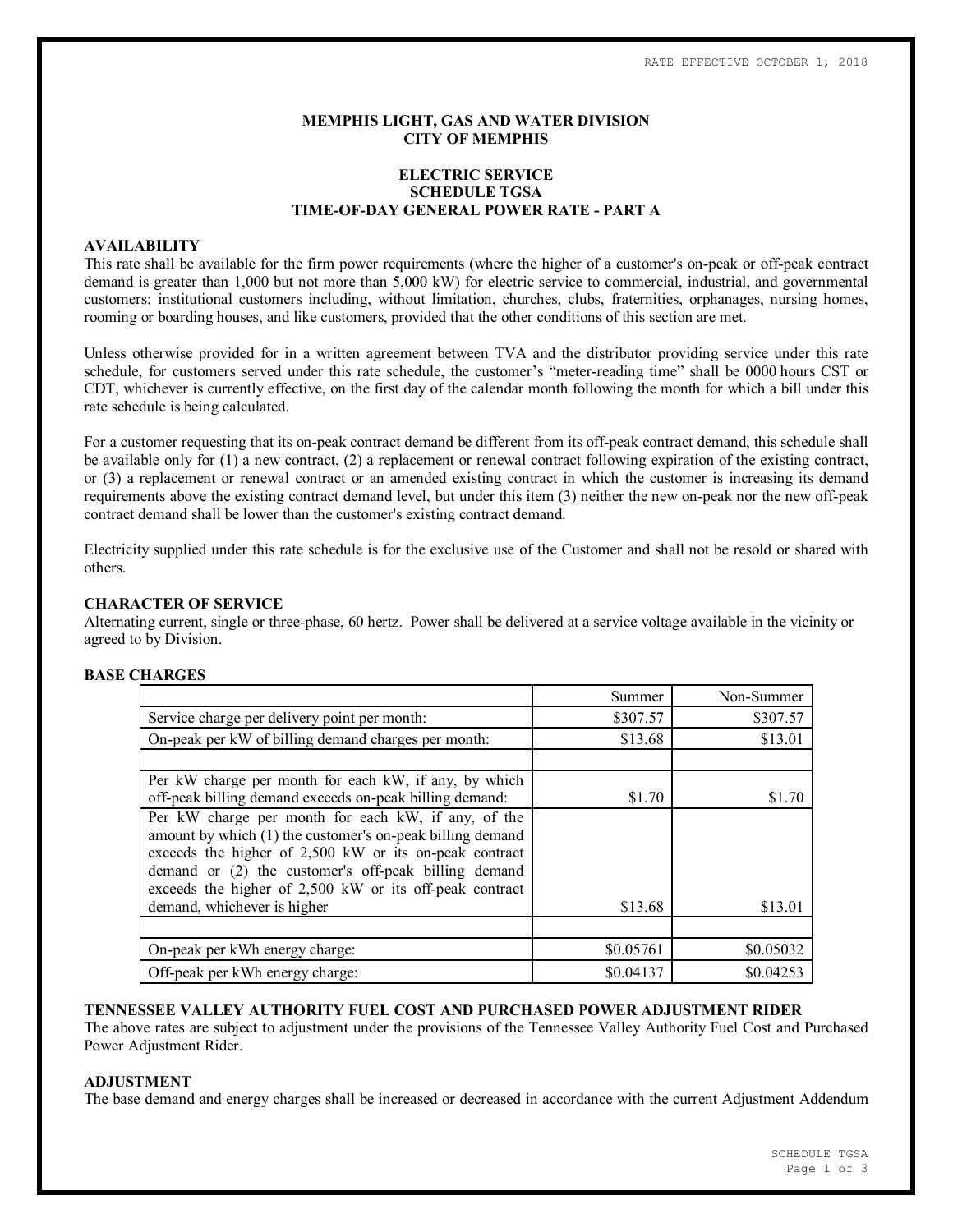published by TVA. (In addition, such charges shall be increased or decreased to correspond to increases or decreases determined by TVA in the value of the hydro generation benefit allocated to residential customers.)

#### **DETERMINATION OF SEASONAL PERIODS**

Summer Period shall mean the May through Oct billing months. Non-Summer shall mean all other billing months.

### **DETERMINATION OF ON-PEAK AND OFF-PEAK HOURS**

Except for Saturdays and Sundays and the weekdays that are observed as Federal holidays for New Year's Day, Memorial Day, Independence Day, Labor Day, Thanksgiving Day, and Christmas Day, on-peak hours for each day shall be 11 a.m. to 9 p.m. during calendar months of May through October and from 3 a.m. to 1 p.m. during all other calendar months. All other hours of each day and all hours of such excepted days shall be off-peak hours. Such times shall be Central Standard Time or Central Daylight Time, whichever is then in effect. The on-peak and off-peak hours under this rate schedule are subject to change by TVA. In the event TVA determines that such changed on-peak and off-peak hours are appropriate, it shall so notify Division at least 12 months prior to the effective date of such changed hours, and Division shall promptly notify customer.

### **DETERMINATION OF ON-PEAK AND OFF-PEAK DEMAND AND ENERGY AMOUNTS**

The on-peak and off-peak kWh for any month shall be the energy amounts taken during the respective hours of the month designated under this rate schedule as on-peak and off-peak hours.

Division shall meter the on-peak and off-peak demands in kW of all customers taking service under this rate schedule. The on-peak demand and the off-peak demand for any month shall be determined separately for the respective hours of the month designated under this rate schedule as on-peak and off-peak hours and in each case shall be the higher of the highest average during any 30-consecutive-minute period beginning or ending on a clock hour of the month of (a) the load metered in kW or (b) 85 percent of the load in kVA plus an additional 10 percent for that part of the load over 5,000 kVA, and, except as provided below in this section, such amounts shall be used as the on-peak and off-peak billing demands. The on-peak billing demand shall in no case be less than 30 percent of the customer's on-peak demand amount. The off-peak billing demand shall in no case be less than 30 percent of the customer's off-peak demand amount.

For purposes of this section, the on-peak demand amount referred to above shall be the higher of the currently effective onpeak contract demand or the highest on-peak billing demand established in the preceding 12 months, and the off-peak demand amount referred to above shall be the higher of the currently effective off-peak contract demand or the highest offpeak billing demand established in the preceding 12 months.

### **MINIMUM BILL**

The monthly bill under this rate schedule shall not be less than the sum of (a) the base service charge, (b) the portion of the base demand charge, as adjusted, applicable to on-peak billing demand applied to the customer's on-peak billing demand, (c) the portion of the base demand charge, as adjusted, applicable to the excess of off-peak over on-peak billing demand applied to the amount, if any, by which the customer's off-peak billing demand exceeds its on-peak billing demand, (d) the base onpeak energy charge, as adjusted, applied to the customer's on-peak energy takings, and (e) the base off-peak energy charge, as adjusted, applied to the customer's off-peak energy takings.

Division may require minimum bills higher than those stated above.

#### **CONTRACT REQUIREMENT**

Division shall require contracts for all service provided under this rate schedule and such contracts shall be for an initial term of at least one year. The customer shall contract for its maximum requirements, which shall not exceed the amount of power capable of being used by customer, and Division shall not be obligated to supply power in greater amount at any time than the customer's currently effective contract demand. If the customer uses any power other than that supplied by Division under this rate schedule, the contract may include other special provisions. The rate schedule in any power contract shall be subject to adjustment, modification, change, or replacement from time to time as provided under the power contract between Division and TVA.

After having received service for at least one year under this rate schedule, the customer, subject to appropriate amendments in its power contract with Division, may receive service under the General Power Rate--Schedule GSA. In such case the term of the power contract shall remain the same and the contract demand for service under the General Power Rate--Schedule